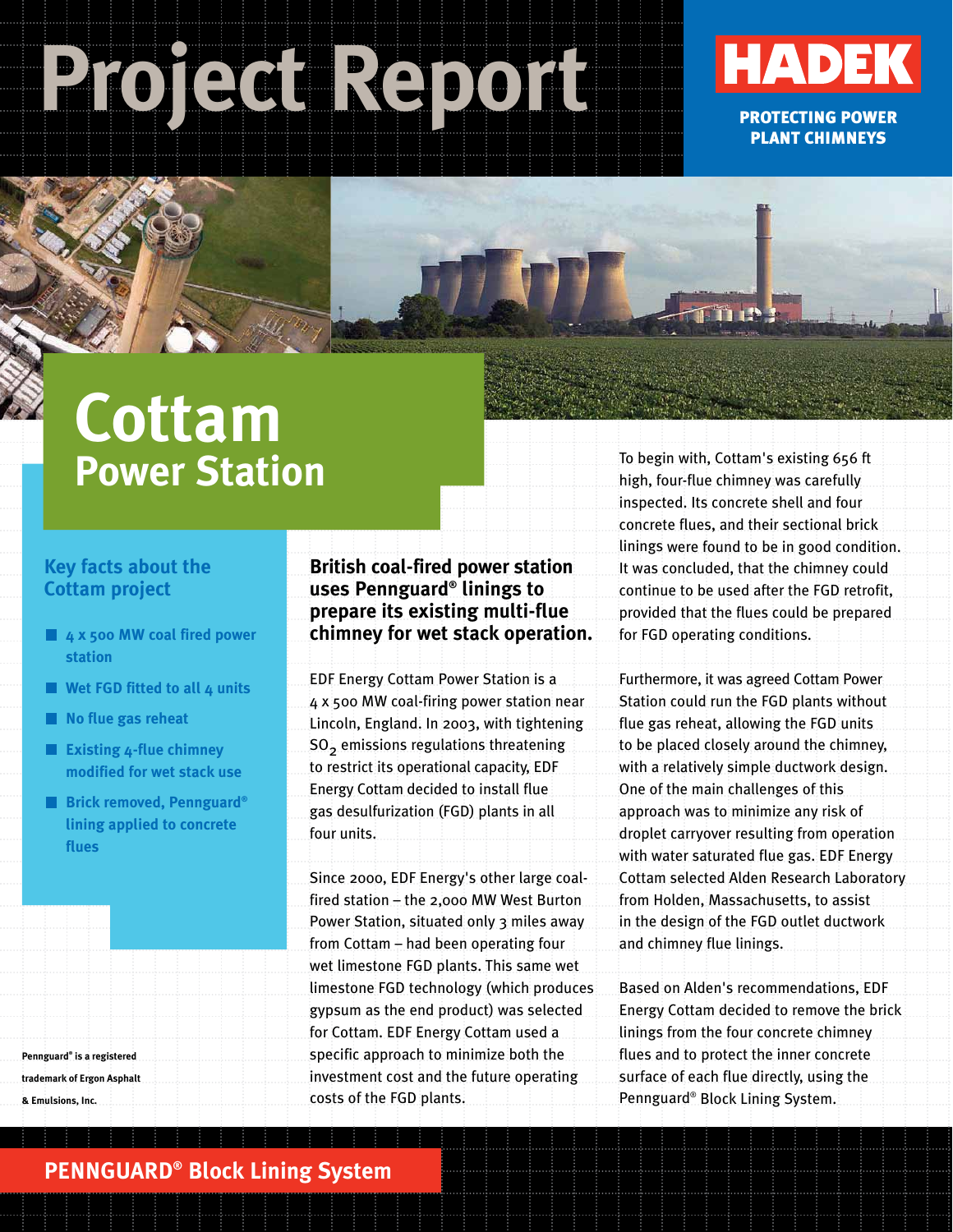### **Preparing the Cottam chimney for FGD wet stack service**



- 1. The chimney is 656 ft high with four flues. The four internal flues are made of concrete, protected internally by a sectional brick lining.
- 2. The four FGD plants will be built without reheat.
- 3. To prepare the flues for wet stack service, the brick is removed and a Pennguard® lining is installed on the concrete surface.
- 4. Removing the brick increases the net diameter of the flues, so that the gas flow velocity will stay within the allowable range for wet stack operation.





Comparison of gas flow velocities, with brick left in place (not built) and with brick removed (as built)



4

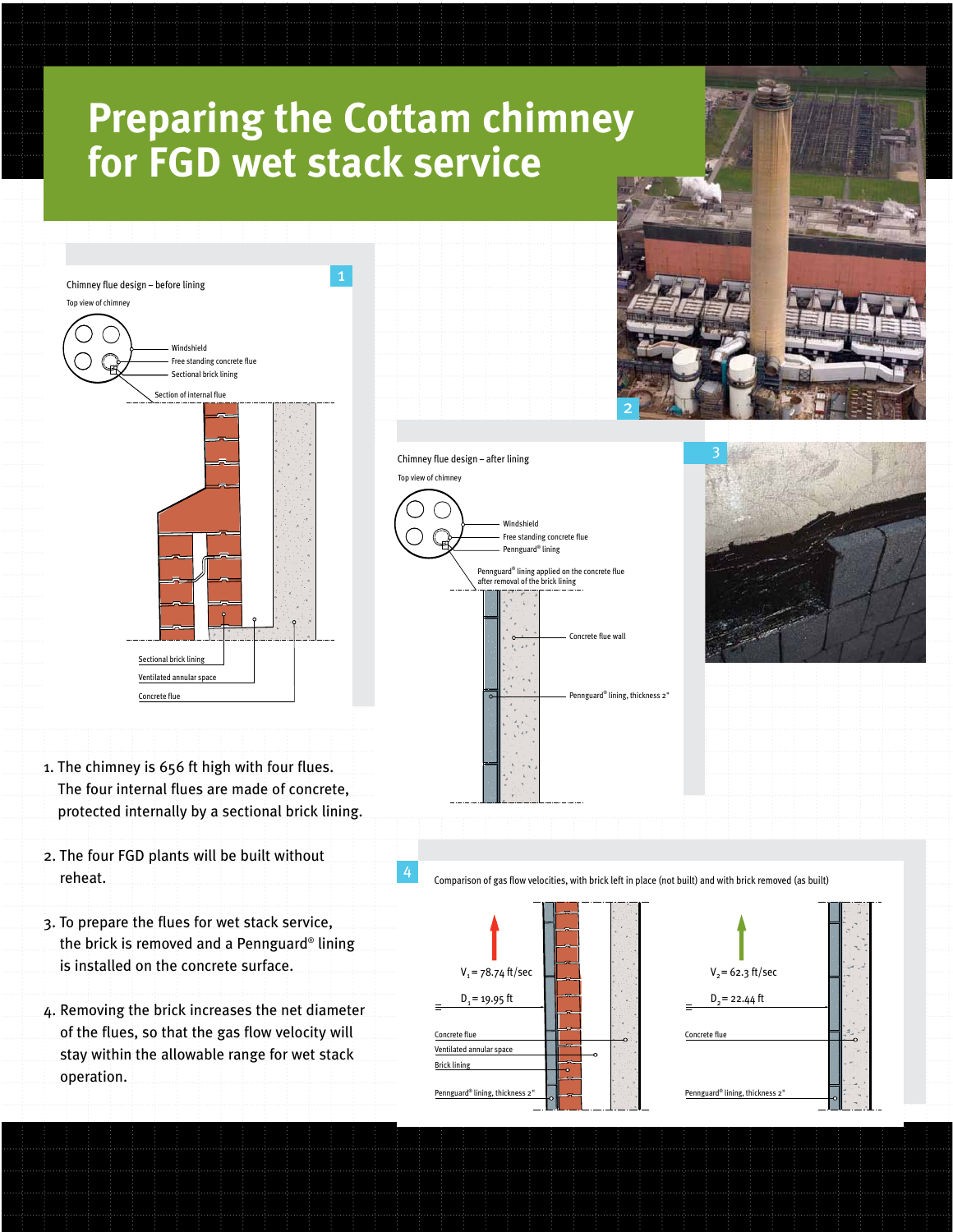

- 5. The concrete surface is prepared by grit blasting, partial resurfacing and the application of a Penntrowel® Epoxy Primer.
- 6. The Pennguard® lining is installed to the concrete surface by trained bricklayers.
- 7. Hadek inspectors supervise the lining installation works.
- 8. Hadek supplies special, automated mixing machines, which help to mix the Pennguard® Adhesive Membrane with consistent quality and a high productivity.
- 9. The installation of the Pennguard® lining system in one flue takes 30 days, not including the floor area.

Aerial pictures of chimney provided by Bierrum International, contractors for the Cottam FGD chimney project